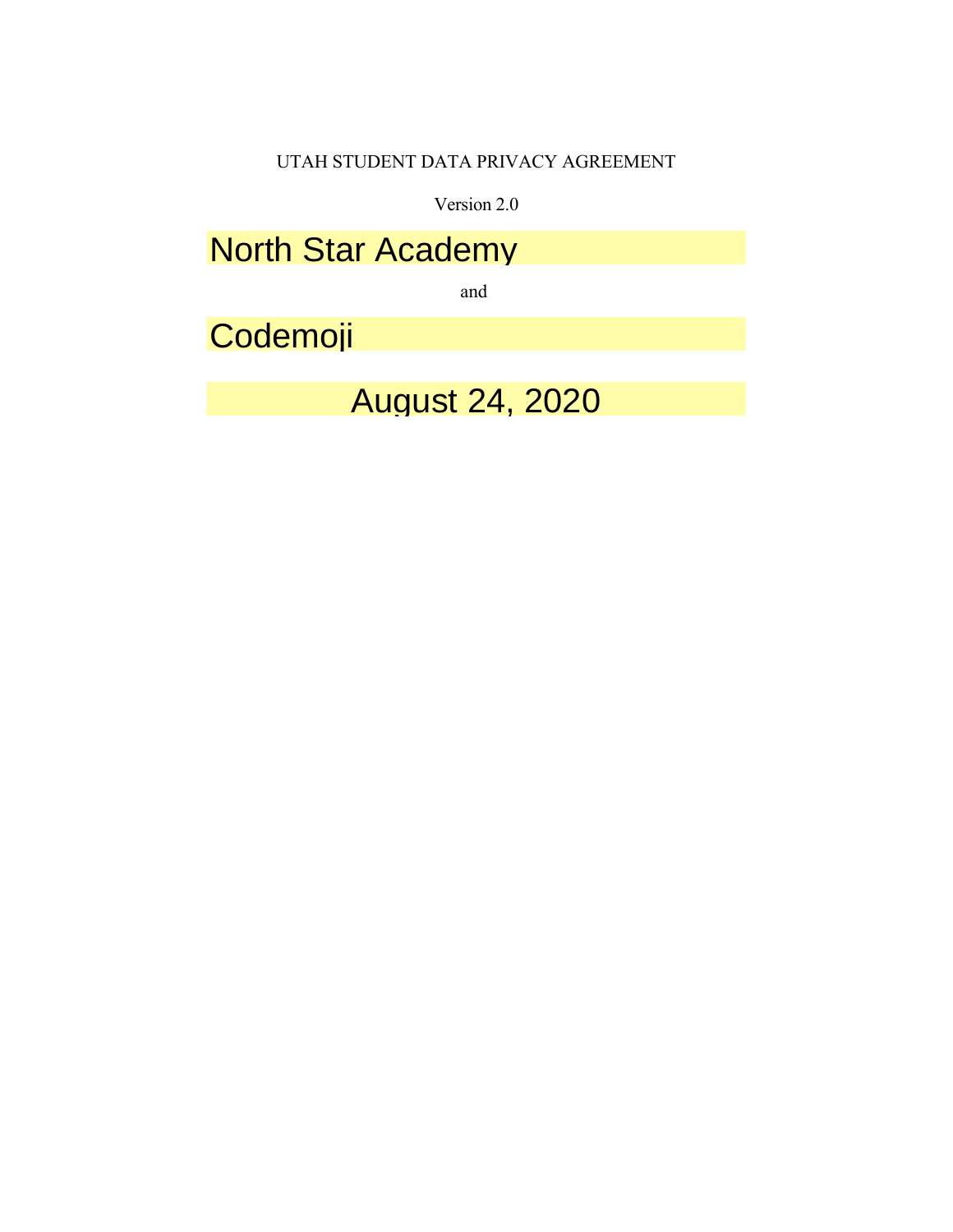This Utah Student Data Privacy Agreement ("DPA") is entered into by and between the [Insert Star Aca(hereinafter referred to as "LEA") and Codemoji (hereinafter referred to as "Contractor") on [Insert Date]. The Parties agree to the terms as stated herein.

### **RECITALS**

**WHEREAS**, the Contractor has agreed to provide the Local Education Agency ("LEA") with certain digital educational services ("Services") pursuant to a contract dated ("Service Agreement"); and

WHEREAS, in order to provide the Services described in the Service Agreement, the Contractor may receive or create, and the LEA may provide documents or data that are covered by several federal statutes, among them, the Family Educational Rights and Privacy Act ("FERPA") at 20 U.S.C. 1232g (34 CFR Part 99), Children's Online Privacy Protection Act ("COPPA"), 15 U.S.C. 6501-6506; Protection of Pupil Rights Amendment ("PPRA") 20 U.S.C. 1232h; and

WHEREAS, the documents and data transferred from LEAs and created by the Contractor's Services are also subject to Utah state student privacy laws, including the Utah Student Data Protection Act UCA Section 53E-9; and

WHEREAS, for the purposes of this DPA, Contractor is a school official with legitimate educational interests in accessing Education Records pursuant to the Service Agreement for the limited purposes of this DPA; and

WHEREAS, the Parties wish to enter into this DPA to ensure that the Service Agreement conforms to the requirements of the privacy laws referred to above and to establish implementing procedures and duties; and

**WHEREAS**, the Contractor may, by signing the "General Offer of Privacy Terms" (Exhibit "E"), agree to allow other LEAs in Utah the opportunity to accept and enjoy the benefits of this DPA for the Services described herein, without the need to negotiate terms in a separate DPA.

**NOW THEREFORE, for good and valuable consideration, the parties agree as follows:** 

## **ARTICLE I: PURPOSE AND SCOPE**

**1. Purpose of DPA.** The purpose of this DPA is to describe the duties and responsibilities to protect student data transmitted to Contractor from LEA pursuant to the Service Agreement, including compliance with all applicable statutes, including the FERPA, COPPA, PPRA and other applicable Utah State laws, all as may be amended from time to time. In performing these services, the Contractor shall be considered a School Official with a legitimate educational interest, and performing services otherwise provided by the LEA. With respect to the use and maintenance of Student Data, Contractor shall be under the direct control and supervision of the LEA.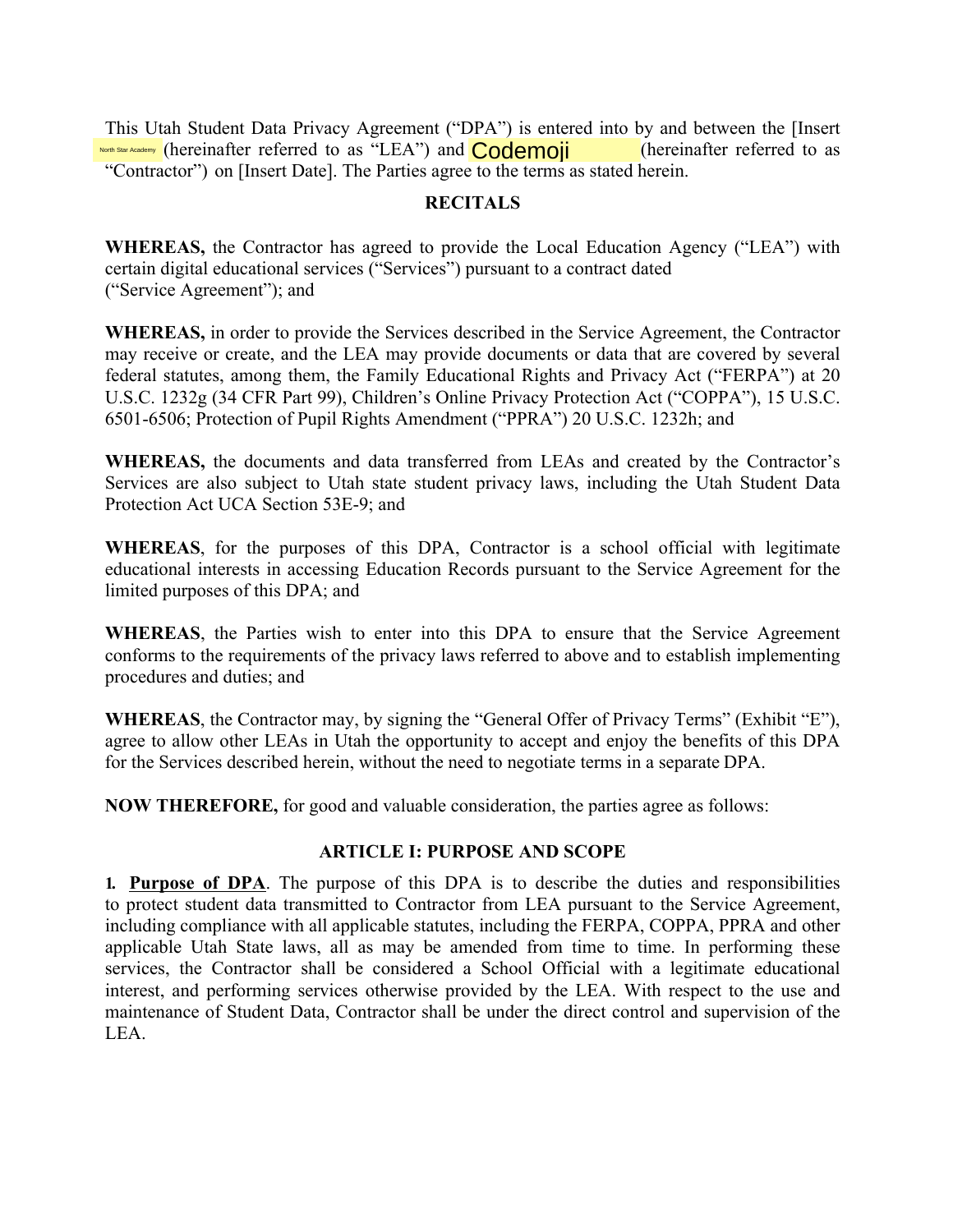2. Nature of Services Provided. The Contractor has agreed to provide digital educational products and services outlined in Exhibit "A".

3. Student Data to Be Provided. The Parties shall indicate the categories of student data to be provided in the Schedule of Data, attached as Exhibit "B".

4. DPA Definitions. The definition of terms used in this DPA is found in Exhibit "C". In the event of a conflict, definitions used in this DPA shall prevail over term used in the Service Agreement.

## **ARTICLE II: DATA OWNERSHIP AND AUTHORIZED ACCESS**

1. Student Data Property of LEA. All Student Data transmitted to the Contractor pursuant to the Service Agreement is and will continue to be the property of the student.

2. Parent Access. The LEA shall establish reasonable procedures by which a parent, legal guardian, or eligible student may request the opportunity to inspect and review Student Data in the student's records, and seek to amend Student Data that are inaccurate, misleading or in violation of the student's right of privacy. Contractor shall respond in a timely manner (and no later than 45 days from the date of the request) to the LEA's request for Student Data in a student's records held by the Contractor to view or correct as necessary. In the event that a parent of a student or other individual contacts the Contractor to review any of the Student Data accessed pursuant to the Services, the Contractor shall refer the parent or individual to the LEA, who will follow the necessary and proper procedures regarding the requested information.

3. Third Party Request. Should a Third Party, including law enforcement and government entities, request data held by the Contractor pursuant to the Services Agreement, the Contractor shall redirect the Third Party to request the data directly from the LEA. Contractor shall notify the LEA in advance of a compelled disclosure to a Third Party. Contractor shall share Student Data with law enforcement if required by law or court order.

4. Subprocessors. Contractor shall enter into written agreements with all Subprocessors performing functions pursuant to the Service Agreement, whereby the Subprocessors agree to protect Student Data in a manner consistent with the terms of this DPA. Contractor shall provide the LEA with a description of the subprocessors or types of subprocessors who have access to the LEA's student data and shall update the list as new subprocessors are added.

## **ARTICLE III: DUTIES OF CONTRACTOR**

1. Privacy Compliance. The Contractor shall comply with all applicable state and federal laws and regulations pertaining to data privacy and security, including FERPA, COPPA, PPRA and all other Utah privacy statutes as they relate to the collection, use, storage, or sharing of student data.

2. Authorized Use. The data shared pursuant to the Service Agreement, including persistent unique identifiers, shall be used for no purpose other than the Services stated in the Service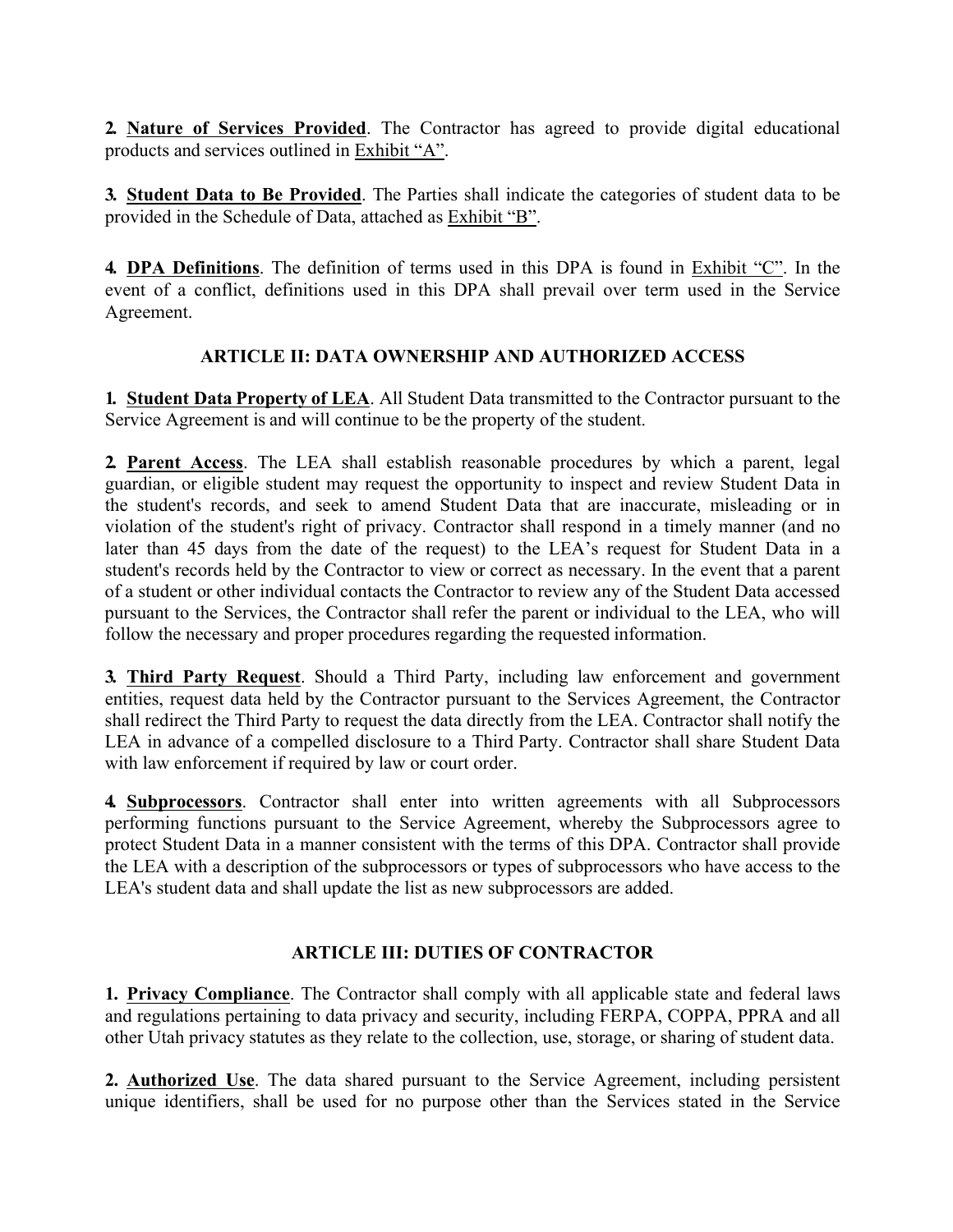Agreement and/or otherwise authorized under the statutes referenced in the prior subsection. Contractor also acknowledges and agrees that it shall not make any re-disclosure of any Student Data.

3. Employee Obligation. Contractor shall require all employees and subprocessors who have access to Student Data to comply with all applicable provisions of this DPA with respect to the data shared under the Service Agreement.

4. Use of De-identified information. De-identified information may be used by the Contractor for the purposes of development, research, and improvement of educational sites, services, or applications, as any other member of the public or party would be able to use de-identified data pursuant to 34 CFR 99.31(b). Contractor agrees not to attempt to re-identify de-identified Student Data.

5. Disposition of Data. Upon written request Contractor shall dispose or delete all Student Data obtained under the Service Agreement when it is no longer needed for the purpose for which it was obtained. The duty to dispose of Student Data shall not extend to data that has been deidentified. The LEA may employ a "Request for Return or Deletion of Student Data" form, a copy of which is attached hereto as Exhibit "D". Upon receipt of a request from the LEA, the Contractor will immediately provide the LEA with any specified portion of the Student Data within 10 calendar days of receipt of said request.

6. Additional Acceptable Uses of Student Data. Contractor is prohibited from using Student Data for any secondary use not described in this agreement except:

- a. for adaptive learning or customized student learning purposes;
- b. to market an educational application or product to a parent or legal guardian of a student if Contractor did not use Data, shared by or collected per this Contract, to market the educational application or product;
- c. to use a recommendation engine to recommend to a student
	- i. content that relates to learning or employment, within the third-party contractor's internal application, if the recommendation is not motivated by payment or other consideration from another party; or
	- ii. services that relate to learning or employment, within the third-party contractor's internal application, if the recommendation is not motivated by payment or other consideration from another party;
- d. to respond to a student request for information or feedback, if the content of the response is not motivated by payment or other consideration from another party.; and
- e. to use Data to allow or improve operability and functionality of the third-party contractor's internal application.

## **ARTICLE IV: DATA PROVISIONS**

1. Data Security. The Contractor agrees to abide by and maintain adequate data security measures, consistent with standards and best practices within the educational technology industry,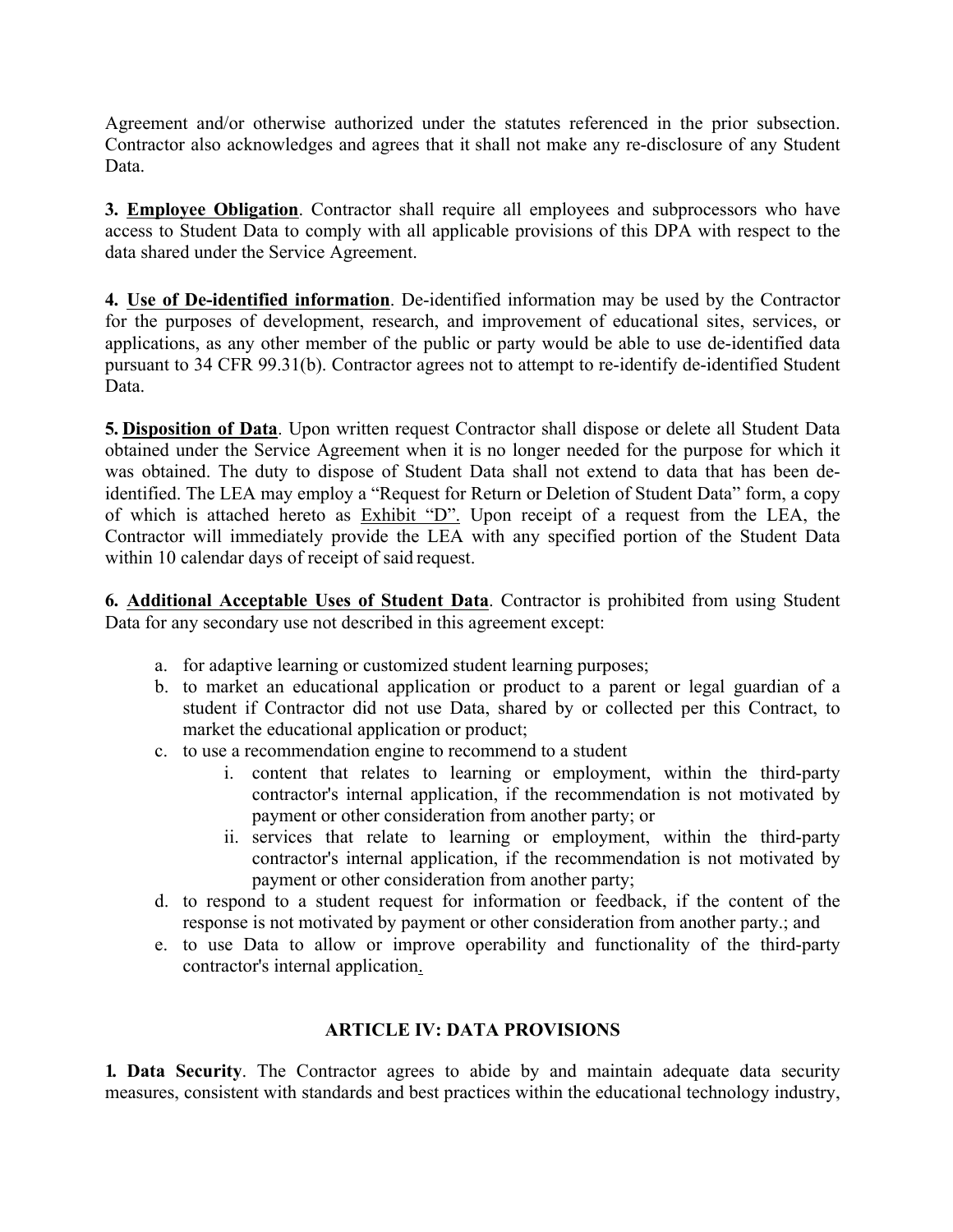and to protect Student Data from unauthorized disclosure or acquisition by an unauthorized person. These measures shall include, but are not limited to:

- a. Passwords and Employee Access. Contractor shall secure usernames, passwords, and any other means of gaining access to the Services or to Student Data. Contractor shall only provide access to Student Data to employees or contractors that are performing the Services.
- **b. Security Protocols.** Both parties agree to maintain security protocols that meet industry standards in the transfer or transmission of any data, including ensuring that data may only be viewed or accessed by parties legally allowed to do so. Contractor shall maintain all data obtained or generated pursuant to the Service Agreement in a secure digital environment and not copy, reproduce, or transmit data obtained pursuant to the Service Agreement, except as necessary to fulfill the purpose of data requests by LEA.
- c. Security Technology. Contractor shall employ internet industry standard measures to protect data from unauthorized access while the data is in transit or at rest. The service security measures shall include server authentication and data encryption. Contractor shall host data pursuant to the Service Agreement in an environment using a firewall that is updated according to industry standards.
- d. Audit Rights. Upon reasonable notice, and at the request of the LEA, the LEA or the LEA's designee may audit the Contractor to verify compliance with this DPA, as required by the Utah Student Data Protection Act.

2. Data Breach. In the event that Contractor discovers that Student Data has been accessed or obtained by an unauthorized individual, Contractor shall provide notification to LEA within a reasonable amount of time of the incident, not to exceed 72 hours.

## **ARTICLE V- GENERAL OFFER OF PRIVACY TERMS**

Contractor may, by signing the attached Form of General Offer of Privacy Terms in Exhibit "E", be bound by the terms of this DPA to any other LEA who signs the acceptance on in said Exhibit.

## **ARTICLE VI: MISCELLANEOUS**

1. Term. The Contractor shall be bound by this DPA for the duration of the Service Agreement or so long as the Contractor maintains any Student Data.

2. Termination. In the event that either party seeks to terminate this DPA, they may do so by mutual written consent so long as the Service Agreement has lapsed or has been terminated. LEA shall have the right to terminate the DPA and Service Agreement in the event of a material breach of the terms of this DPA.

3. Effect of Termination Survival. If the Service Agreement is terminated, the Contractor shall destroy all of LEA's data pursuant to Article IV, section 1(b), and Article II, section 3, above.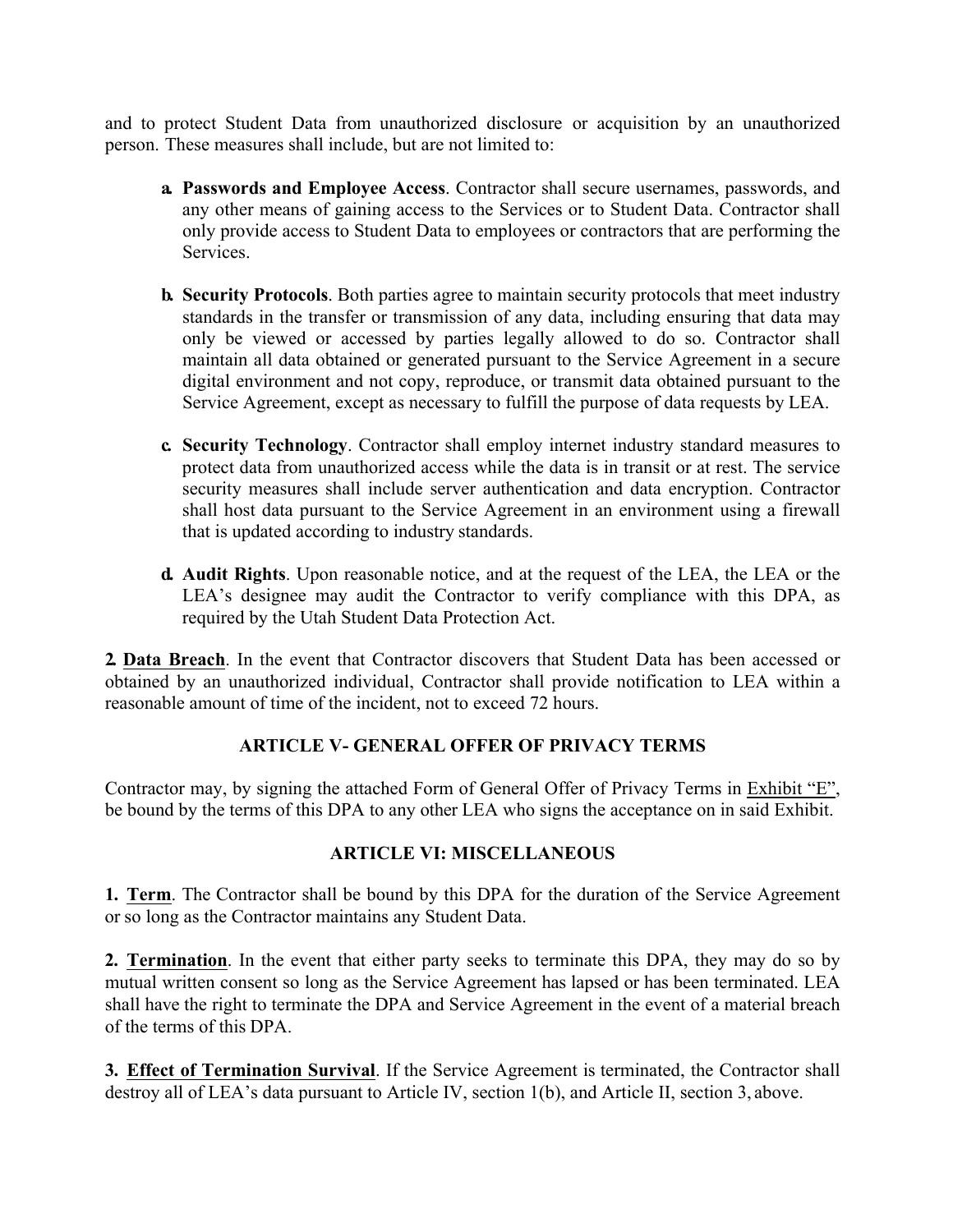4. Priority of Agreements. This DPA shall govern the treatment of student data in order to comply with privacy protections, including those found in FERPA and all applicable privacy statutes identified in this DPA. In the event there is conflict between the DPA and the Service Agreement, the DPA shall apply and take precedence. Except as described in this paragraph herein, all other provisions of the Service Agreement shall remain in effect.

5. Notice. All notices or other communication required or permitted to be given hereunder must be in writing and given by personal delivery, or e-mail transmission (if contact information is provided for the specific mode of delivery), or first-class mail, postage prepaid, sent to the designated representatives below:

## a. Designated Representatives

The designated representative for the LEA for this Agreement is:

Name: Troy Fernley **Title: IT Security Manager** 

Contact Information: tfernley@north-staracademy.

The designated representative for the Contractor for this Agreement is:

Name: Livio Bolzon Title: CEO

Contact Information: livio@codemoji.com

> **b.** Notification of Acceptance of General Offer of Terms. Upon execution of Exhibit "E", General Offer of Terms, Subscribing LEA shall provide notice of such acceptance in writing and given by personal delivery, or e-mail transmission (if contact information is provided for the specific mode of delivery), or first-class mail, postage prepaid, to the designated representative below.

The designated representative for notice of acceptance of the General Office of Privacy Terms is:

Name: Livio Bolzon Title: CEO

Contact Information: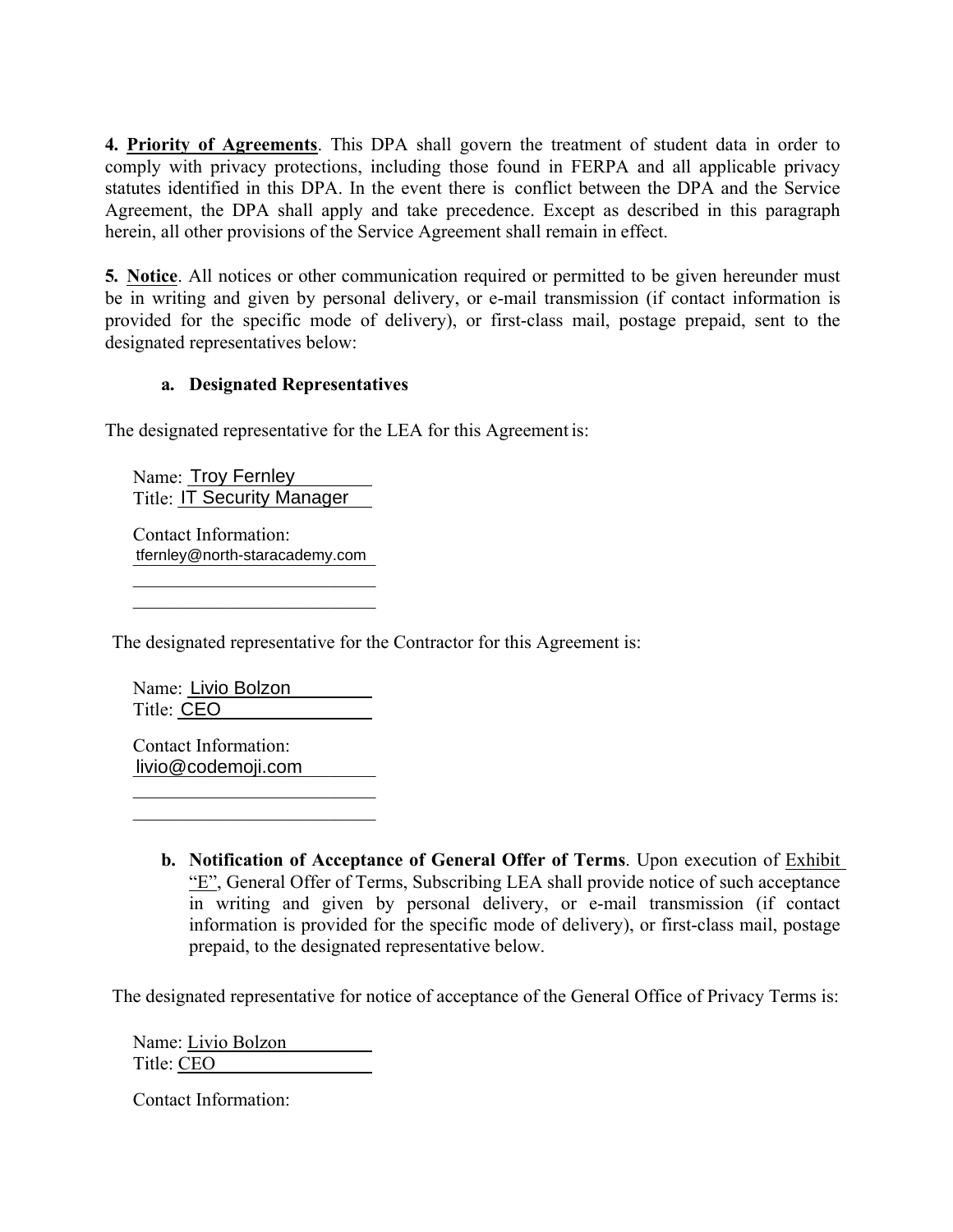$livio@codemoji.com$ 

**6. Entire Agreement**. This DPA constitutes the entire agreement of the parties relating to the subject matter hereof and supersedes all prior communications, representations, or agreements, oral or written, by the parties relating thereto. This DPA may be amended and the observance of any provision of this DPA may be waived (either generally or in any particular instance and either retroactively or prospectively) only with the signed written consent of both parties.

7. Severability. Any provision of this DPA that is prohibited or unenforceable in any jurisdiction shall, as to such jurisdiction, be ineffective to the extent of such prohibition or unenforceability without invalidating the remaining provisions of this DPA, and any such prohibition or unenforceability in any jurisdiction shall not invalidate or render unenforceable such provision in any other jurisdiction. Notwithstanding the foregoing, if such provision could be more narrowly drawn so as not to be prohibited or unenforceable in such jurisdiction while, at the same time, maintaining the intent of the parties, it shall, as to such jurisdiction, be so narrowly drawn without invalidating the remaining provisions of this DPA or affecting the validity or enforceability of such provision in any other jurisdiction.

8. Governing Law; Venue and Jurisdiction. THIS DPA WILL BE GOVERNED BY AND CONSTRUED IN ACCORDANCE WITH THE LAWS OF THE STATE OF UTAH, WITHOUT REGARD TO CONFLICTS OF LAW PRINCIPLES. EACH PARTY CONSENTS AND SUBMITS TO THE SOLE AND EXCLUSIVE JURISDICTION TO THE STATE AND FEDERAL COURTS OF UTAH FOR ANY DISPUTE ARISING OUT OF OR RELATING TO THIS SERVICE AGREEMENT OR THE TRANSACTIONS CONTEMPLATED HEREBY.

**9. Authority.** Contractor represents that it is authorized to bind to the terms of this DPA, including confidentiality and destruction of Student Data and any portion thereof contained therein, all related or associated institutions, individuals, employees or contractors who may have access to the Student Data and/or any portion thereof, or may own, lease or control equipment or facilities of any kind where the Student Data and portion thereof stored, maintained or used in any way. Contractor agrees that any purchaser of the Contractor shall also be bound to this DPA.

10. Waiver. No delay or omission of the LEA to exercise any right hereunder shall be construed as a waiver of any such right and the LEA reserves the right to exercise any such right from time to time, as often as may be deemed expedient. LEA hereby waives and releases any and all claims against the Utah State Board of Education and/or its members, departments, office, and staff (collectively, "USBE"), for USBE's efforts and conduct related to the negotiations and/or formation of this DPA. The parties agree that USBE is not an agent nor a representative of LEA in the formation or execution of this DPA, and that LEA negotiated with Contractor at arm's length in the creation of this DPA. USBE is thus not responsible or liable to either party under this DPA, and owes no duty to either party under this DPA.

10. Successors Bound. This DPA is and shall be binding upon the respective successors in interest to Contractor in the event of a merger, acquisition, consolidation or other business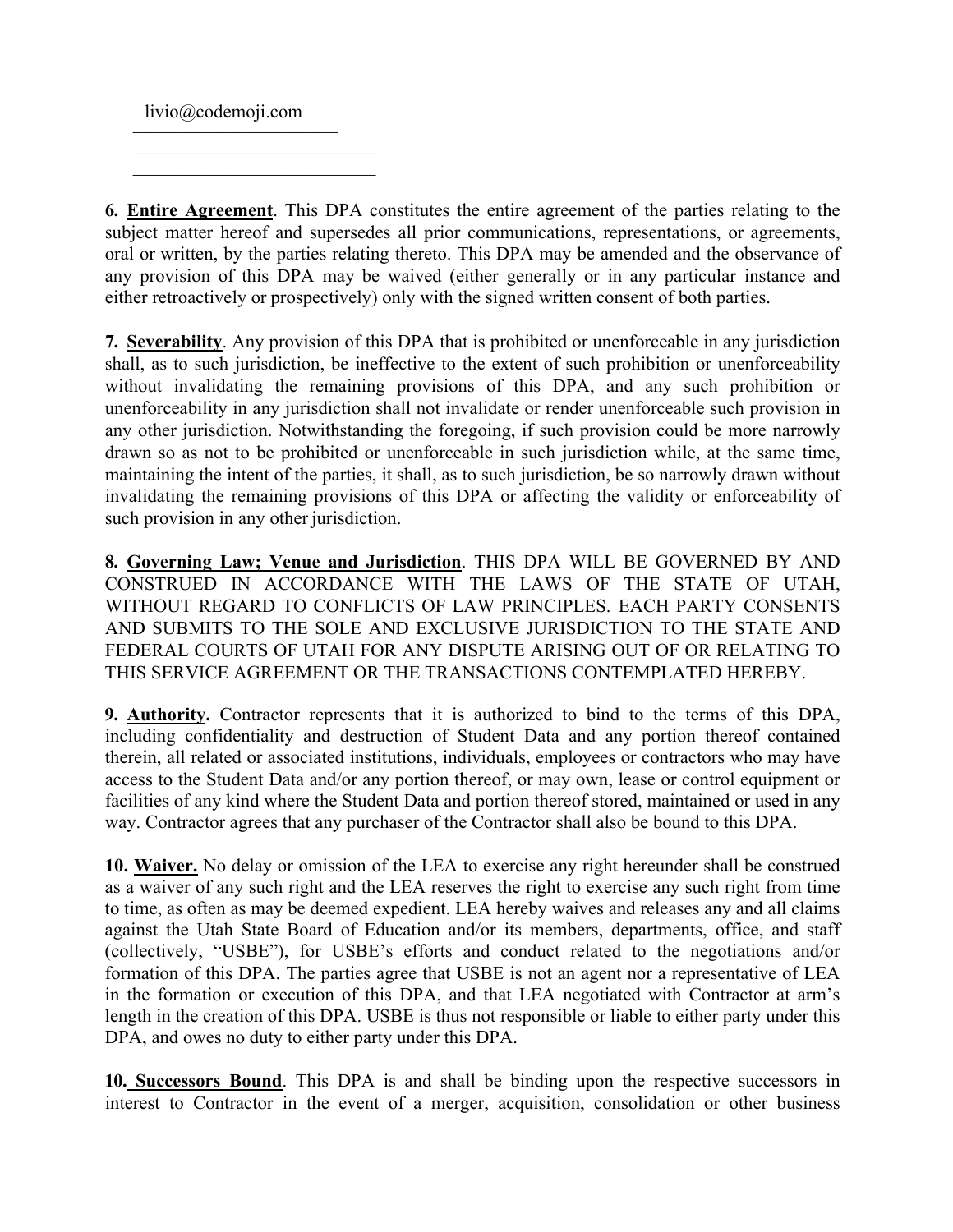reorganization or sale of all or substantially all of the assets of such business.

IN WITNESS WHEREOF, the parties have executed this Utah Student Data Privacy Agreement as of the last day noted below.

Contractor:

BY: Line Q. R Date: 08/26/2020

Printed Name: Livio Bolzon<br>Title/Position: CEO

Local Education Agency:

BY: Troy Fernley Date: 08/26/2020

Printed Name: Troy Fernley Title/Position: IT Security Manager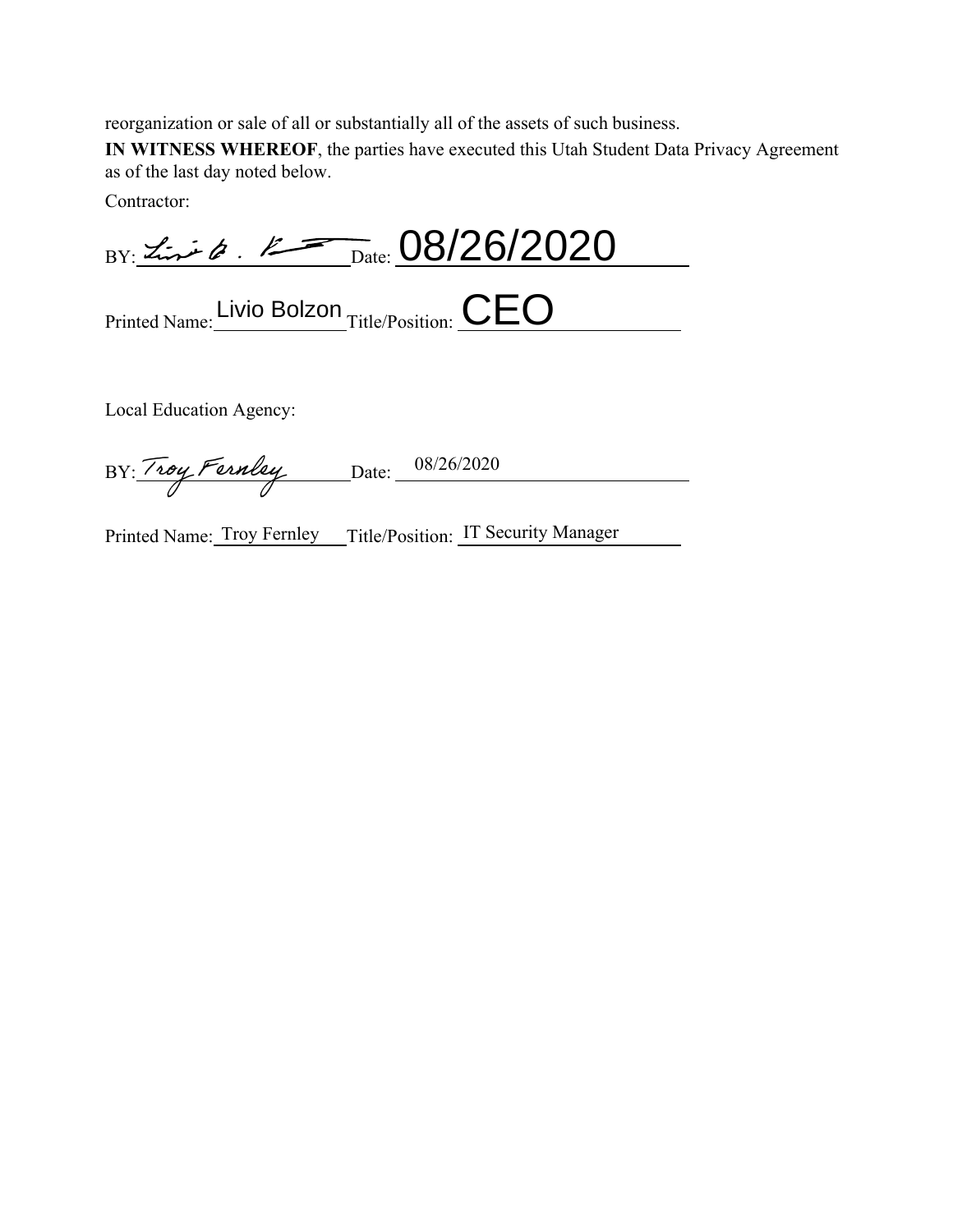## **EXHIBIT "A"**

### **DESCRIPTION OF SERVICES**

Codemoji's computer science curriculum for schools allows 1st-8th grade students to learn the basics of web development and coding, including HTML, CSS, and Javascript, in a fun and easy way, allowing them to create their own websites, animations and much more with our unique and adaptable learning platform.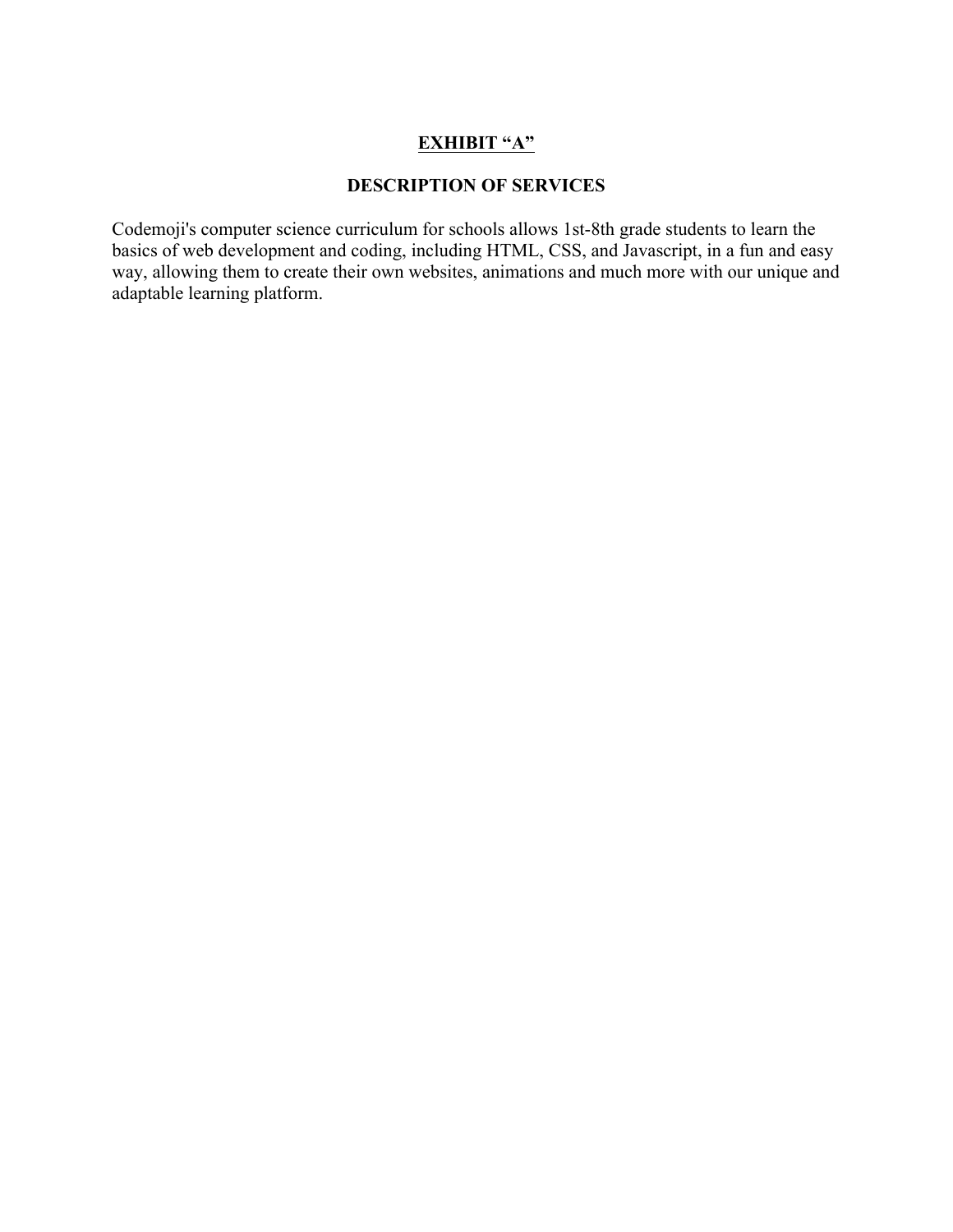# **EXHIBIT "B"**

# SCHEDULE OF STUDENT DATA

|                                             | <b>Elements</b>   | <b>Check</b> |                 | Gender            |   |
|---------------------------------------------|-------------------|--------------|-----------------|-------------------|---|
| <b>Category of</b>                          |                   | if used      |                 | Ethnicity or race |   |
| Data                                        |                   | by your      |                 | Language          |   |
|                                             |                   | system       |                 | information       |   |
|                                             | IP Addresses of   | Ιx           |                 | (native,          |   |
|                                             | users, Use of     |              |                 | preferred or      |   |
|                                             | cookies etc.      |              |                 | primary           |   |
| Application                                 | Other             |              |                 | language spoken   |   |
| Technology<br>Meta Data                     | application       |              |                 | by student)       |   |
|                                             | technology meta   |              |                 | Other             |   |
|                                             | data-Please       |              |                 | demographic       |   |
|                                             | specify:          |              |                 | information-      |   |
|                                             |                   |              |                 | Please specify:   |   |
|                                             | Meta data on      |              |                 | Student school    |   |
| <b>Application Use</b><br><b>Statistics</b> | user interaction  |              |                 | enrollment        |   |
|                                             | with application  |              |                 | Student grade     |   |
|                                             |                   |              |                 | level             | X |
|                                             | Standardized      |              |                 | Homeroom          |   |
|                                             | test scores       |              |                 | Guidance          |   |
|                                             | Observation       |              | Enrollment      | counselor         |   |
| Assessment                                  | data              |              |                 | Specific          |   |
|                                             | Other             |              |                 | curriculum        |   |
|                                             | assessment data-  |              |                 | programs          |   |
|                                             | Please specify:   |              |                 | Year of           |   |
|                                             |                   |              |                 | graduation        |   |
|                                             | Student school    |              |                 | Other             |   |
|                                             | (daily)           |              |                 | enrollment        |   |
| Attendance                                  | attendance data   |              |                 | information-      |   |
|                                             | Student class     |              |                 | Please specify:   |   |
|                                             | attendance data   |              |                 |                   |   |
|                                             |                   |              | Parent/Guardian | Address           |   |
| Communication<br>S                          | Online            |              | Contact         | Email             |   |
|                                             | communications    |              | Information     | Phone             |   |
|                                             | that are captured |              |                 |                   |   |
|                                             | (emails, blog     |              |                 | Parent ID         |   |
|                                             | entries)          |              | Parent/Guardian | number (created   |   |
|                                             |                   |              | ID              | to link parents   |   |
| Conduct                                     | Conduct or        |              |                 | to students)      |   |
|                                             | behavioral data   |              |                 |                   |   |
|                                             |                   |              | Parent/Guardian | First and/or      |   |
| Demographics                                | Date of Birth     |              | Name            | Last              |   |
|                                             | Place of Birth    |              |                 |                   |   |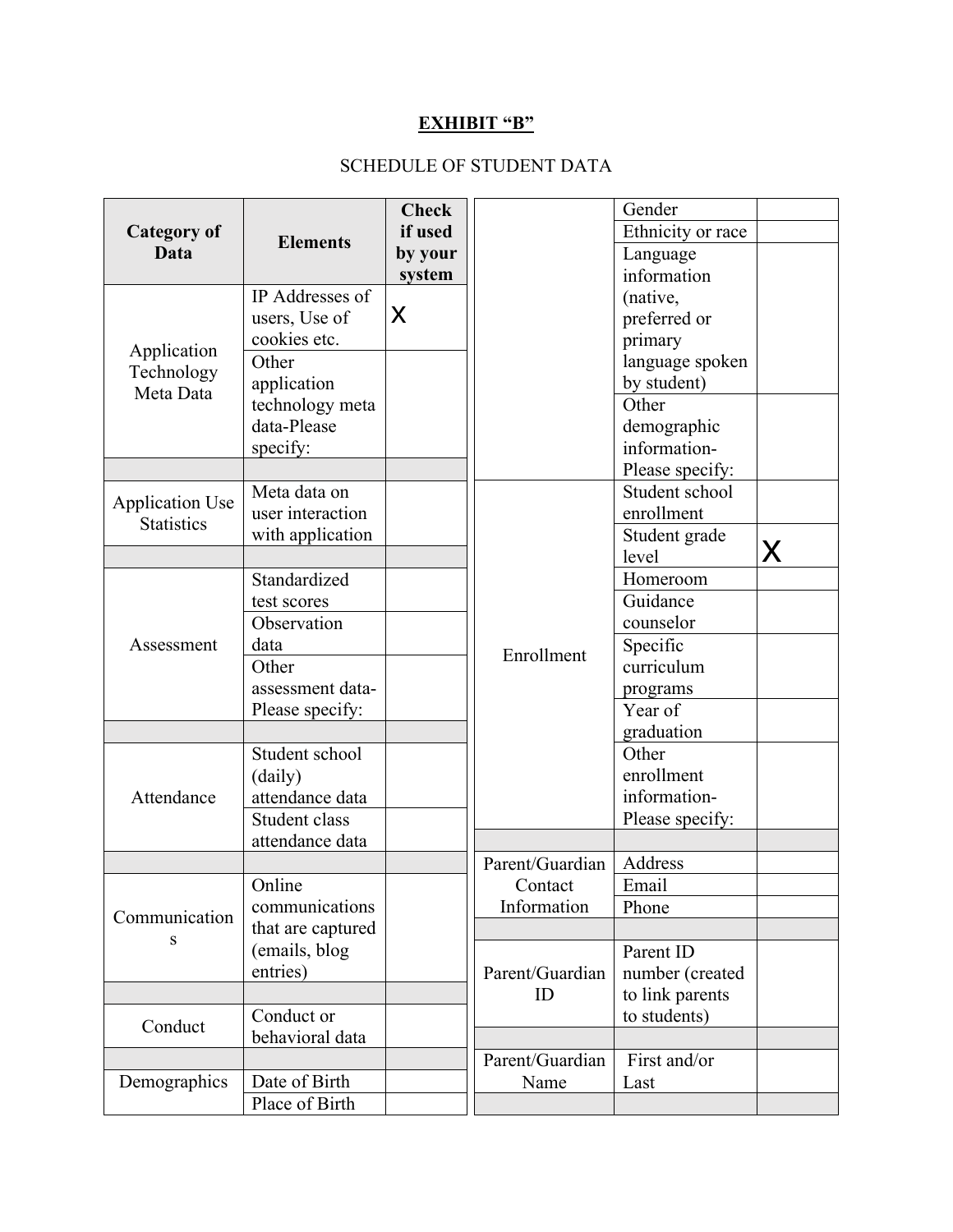| Schedule               | Student<br>scheduled                                                                                      |           | <b>Student Name</b>                | First and/or<br>Last                                                                                                            |                         |
|------------------------|-----------------------------------------------------------------------------------------------------------|-----------|------------------------------------|---------------------------------------------------------------------------------------------------------------------------------|-------------------------|
|                        | courses                                                                                                   |           |                                    |                                                                                                                                 |                         |
|                        | Teacher names                                                                                             | X         |                                    | Program/applica                                                                                                                 |                         |
|                        | English<br>language learner<br>information<br>Low income<br>status<br>Medical alerts<br>/health data      |           | Student In App<br>Performance      | tion<br>performance<br>(typing<br>program-student<br>types 60 wpm,<br>reading<br>program-student<br>reads below<br>grade level) |                         |
|                        | Student                                                                                                   |           |                                    |                                                                                                                                 |                         |
| Special<br>Indicator   | disability<br>information<br>Specialized<br>education<br>services (IEP or<br>504)<br>Living               |           | Student<br>Program<br>Membership   | Academic or<br>extracurricular<br>activities a<br>student may<br>belong to or<br>participate in                                 |                         |
|                        | situations                                                                                                |           |                                    | Student                                                                                                                         |                         |
|                        | (homeless/foster<br>care)<br>Other indicator<br>information-<br>Please specify:                           |           | <b>Student Survey</b><br>Responses | responses to<br>surveys or<br>questionnaires                                                                                    |                         |
| <b>Student Contact</b> | Address<br>Email                                                                                          |           | Student work                       | Student<br>generated<br>content; writing,<br>pictures etc.<br>Other student                                                     |                         |
| Information            | Phone                                                                                                     |           |                                    | work data -                                                                                                                     |                         |
|                        |                                                                                                           |           |                                    | Please specify:                                                                                                                 |                         |
| Student<br>Identifiers | Local (School<br>district) ID<br>number<br>State ID number<br>Vendor/App<br>assigned student<br>ID number | lx.       | Transcript                         | Student course<br>grades<br>Student course<br>data<br>Student course<br>grades/performa                                         | $\overline{\mathsf{x}}$ |
|                        | Student app<br>username<br>Student app<br>passwords                                                       | lx.<br>X. |                                    | nce scores<br>Other transcript<br>data -Please<br>specify:                                                                      |                         |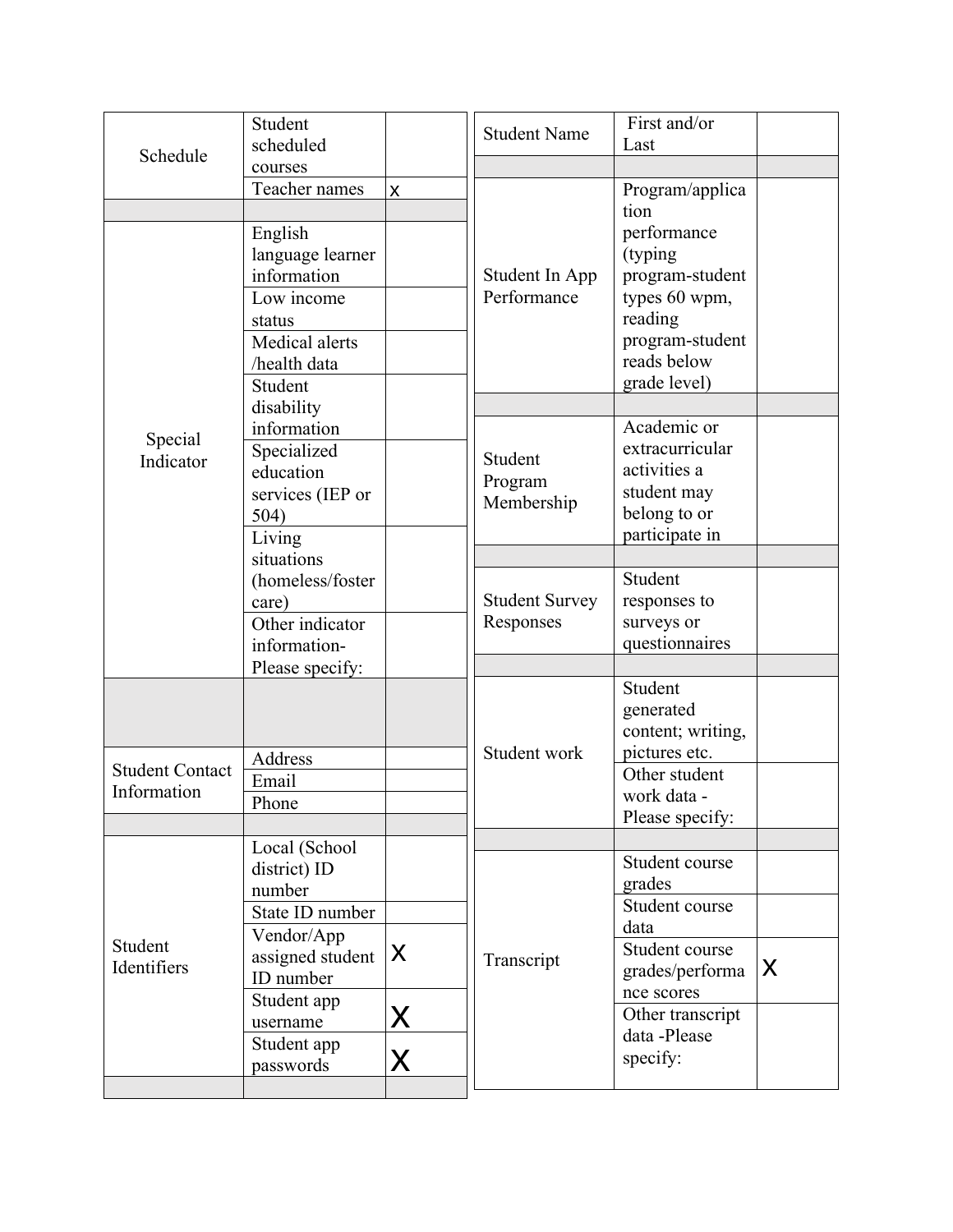|                | Student bus      |  |
|----------------|------------------|--|
|                | assignment       |  |
|                | Student pick up  |  |
| Transportation | and/or drop off  |  |
|                | location         |  |
|                | Student bus card |  |
|                | ID number        |  |
|                | Other            |  |
|                | transportation   |  |
|                | data -Please     |  |
|                | specify:         |  |
|                |                  |  |
|                | Please list each |  |
|                | additional data  |  |
|                | element used,    |  |
| Other          | stored or        |  |
|                | collected by     |  |
|                | your application |  |

No Student Data Collected at this time<br>\*Contractor shall immediately notify LEA if this

designation is no longer applicable.

OTHER: Use this box, if more space needed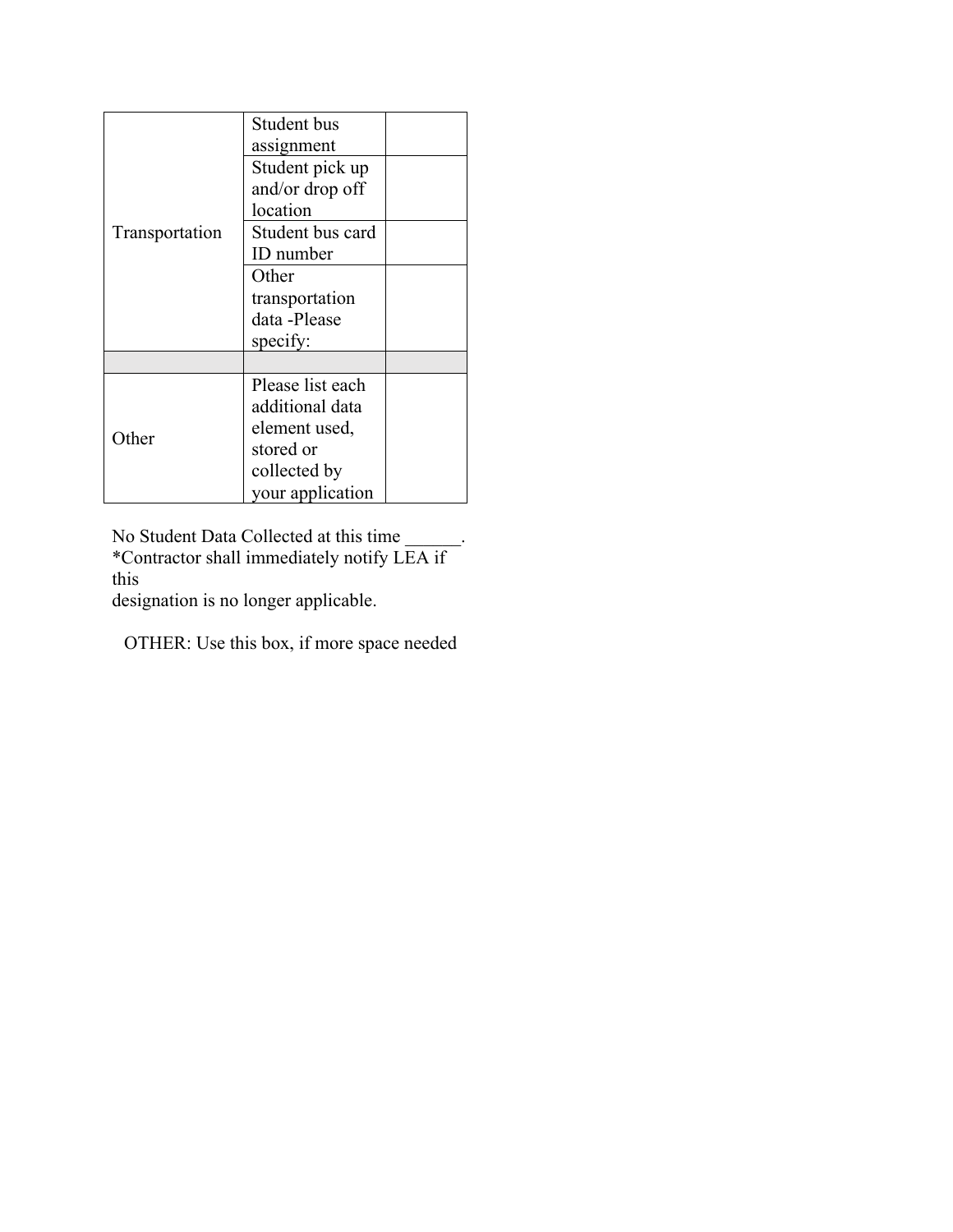### **EXHIBIT "C"**

### **DEFINITIONS**

**Contractor:** For purposes of the Service Agreement, the term "Contractor" means Contractor of digital educational software or services, including cloud-based services, for the digital storage, management, and retrieval of pupil records. Within the DPA the term "Contractor" includes the term "Third Party Contractor" as used in the Student Data Protection Act and "Operator" as used in COPPA

De-Identified Information (DII): De-Identification refers to the process by which the Contractor removes or obscures any Personally Identifiable Information ("PII") from Education Records in a way that removes or minimizes the risk of disclosure of the identity of the individual and information about them

**Education Records:** Educational Records are official records, files and data directly related to a student and maintained by the school or local education agency, including but not limited to, records encompassing all the material kept in the student's cumulative folder, such as general identifying data, records of attendance and of academic work completed, records of achievement, and results of evaluative tests, health data, disciplinary status, test protocols and individualized education programs. For purposes of this DPA, Education Records are referred to as Student Data.

Personally Identifiable Information (PII): The terms "Personally Identifiable Information" or "PII" has the same meaning as that found in U.C.A § 53E-9-301, and includes both direct identifiers (such as a student's or other family member's name, address, student number, or biometric number) and indirect identifiers (such as a student's date of birth, place of birth, or mother's maiden name). Indirect identifiers that constitute PII also include metadata or other information that, alone or in combination, is linked or linkable to a specific student that would allow a reasonable person in the school community, who does not have personal knowledge of the relevant circumstances, to identify the student with reasonable certainty. For purposes of this DPA, Personally Identifiable Information shall include the categories of information listed in the definition of Student Data.

Student Generated Content: The term "student-generated content" means materials or content created by a student during and for the purpose of education including, but not limited to, essays, research reports, portfolios, creative writing, music or other audio files, photographs, videos, and account information that enables ongoing ownership of student content.

R277-487, Public School Data Confidentiality and Disclosure: The implementing Rule authorized by Utah Constitution Article X, Section 3, which vests general control and supervision over public education in the Board, and further authorities the Board to make rules to establish student data protection standards for public education, pursuant to Subsection 53E-9-302(1) of the Utah Student Data Protection Act.

Service Agreement: Refers to the Contract or Purchase Order to which this DPA supplements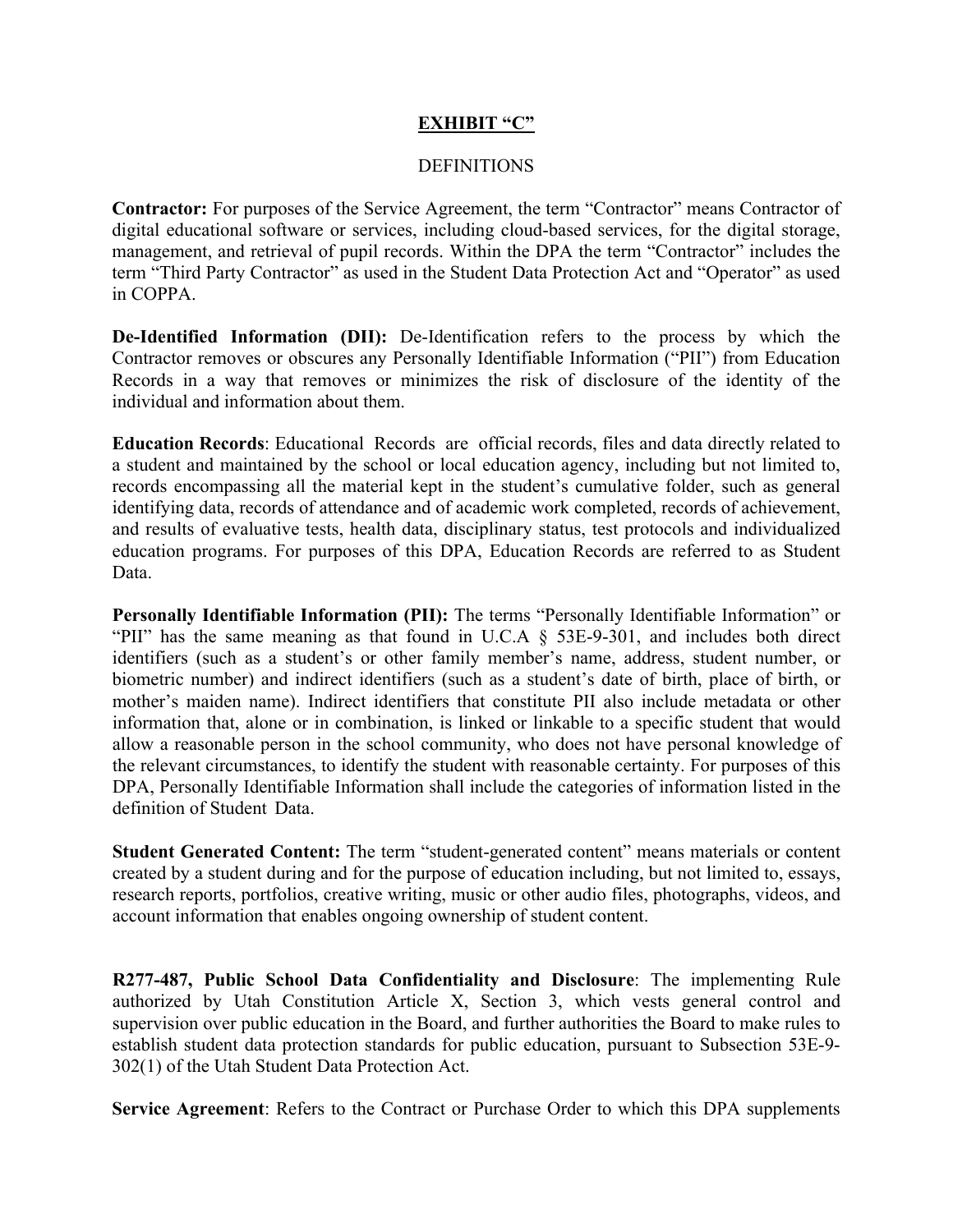and modifies

**School Official:** For the purposes of this Agreement and pursuant to 34 CFR 99.31 (B), a School Official is a contractor that: (1) Performs an institutional service or function for which the agency or institution would otherwise use employees; (2) Is under the direct control of the agency or institution with respect to the use and maintenance of education records; and (3) Is subject to 34 CFR 99.33(a) governing the use and re-disclosure of personally identifiable information from **Education Records.** 

**Student Data:** Student Data means personally identifiable information, whether gathered by Contractor or provided by LEA or its users, students, or students' parents/guardians, that is descriptive of the student including, but not limited to, information in the student's educational record or email, first and last name, home address, telephone number, email address, or other information allowing online contact, discipline records, videos, test results, special education data, juvenile dependency records, grades, evaluations, criminal records, medical records, health records, social security numbers, biometric information, disabilities, socioeconomic information, food purchases, political affiliations, religious information text messages, documents, student identifies, search activity, photos, voice recordings or geolocation information. Student Data shall constitute Education Records for the purposes of this Agreement, and for the purposes of Utah and federal laws and regulations. Student Data as specified in Exhibit "B" is confirmed to be collected or processed by the Contractor pursuant to the Services. Student Data shall not constitute that information that has been anonymized or de-identified, or anonymous usage data regarding a student's use of Contractor's services.

Subscribing LEA: An LEA that was not party to the original Services Agreement and who accepts the Contractor's General Offer of Privacy Terms.

**Subprocessor:** For the purposes of this Agreement, the term "Subprocessor" (sometimes referred to as the "Subcontractor") means a party other than LEA or Contractor, who Contractor uses for data collection, analytics, storage, or other service to operate and/or improve its software, and who has access to PII.

**Targeted Advertising:** means presenting advertisements to a student where the advertisement is selected based on information obtained or inferred over time from that student's online behavior, usage of applications, or student data. Targeted advertising does not include advertising to a student (i) at an online location based upon that student's current visit to that location; or (ii) in response to that student's request for information or feedback, without retention of that student's online activities over time for the purpose of targeting subsequent ads.

Utah Student Data Protection Act (Utah Title 53E-9-301 through 53E-9-310): Means the applicable Utah regulations regarding student data, as further implemented by the Superintendent pursuant to R277-487.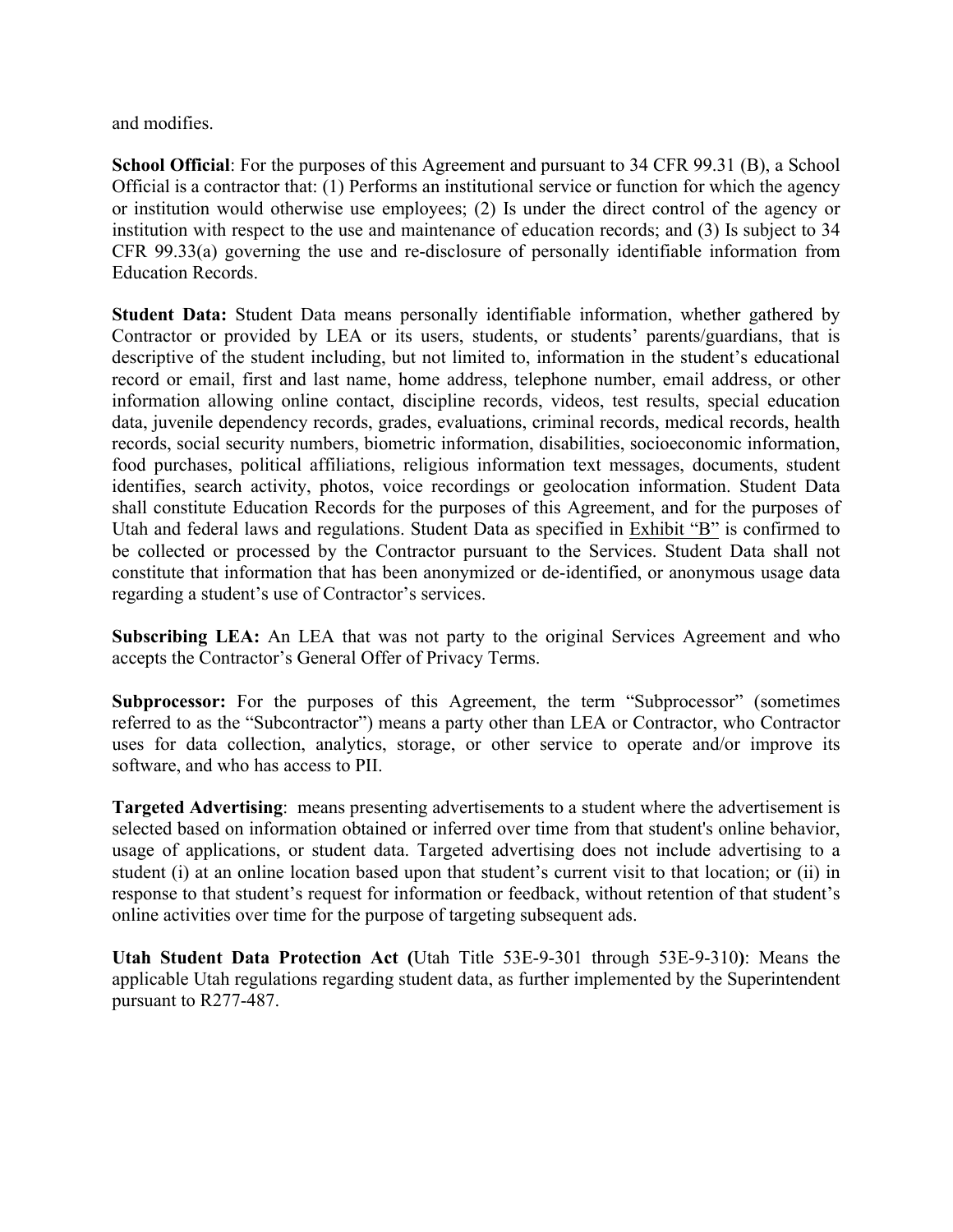## **EXHIBIT "D"**

## DIRECTIVE FOR DISPOSITION OF STUDENT DATA

[Name or District or LEA] directs [Name of Contractor] to dispose of data obtained by Contractor pursuant to the terms of the Service Agreement between LEA and Contractor. The terms of the Disposition are set forth below:

| <b>Extent of Disposition</b><br>Disposition shall be: | Partial. The categories of data to be disposed of<br>are as follows:<br>X<br>Complete. Disposition extends to all categories of<br>data.                                                                                                     |
|-------------------------------------------------------|----------------------------------------------------------------------------------------------------------------------------------------------------------------------------------------------------------------------------------------------|
|                                                       |                                                                                                                                                                                                                                              |
| <b>Nature of Disposition</b>                          | Destruction or deletion of data.<br>X.                                                                                                                                                                                                       |
| Disposition shall be by:                              | Transfer of data. The data shall be transferred as<br>set forth in an attachment to this Directive. Following<br>confirmation from LEA that data was successfully<br>transferred, Contractor shall destroy or delete all<br>applicable data. |
|                                                       |                                                                                                                                                                                                                                              |
| <b>Timing of Disposition</b>                          | As soon as commercially practicable<br>X.                                                                                                                                                                                                    |
| Data shall be disposed of by the<br>following date:   | By (Insert Date)<br>[Insert or attach special instructions]                                                                                                                                                                                  |

Authorized Representative of LEA

Date

Verification of Disposition of Data by Authorized Representative of Contractor Date